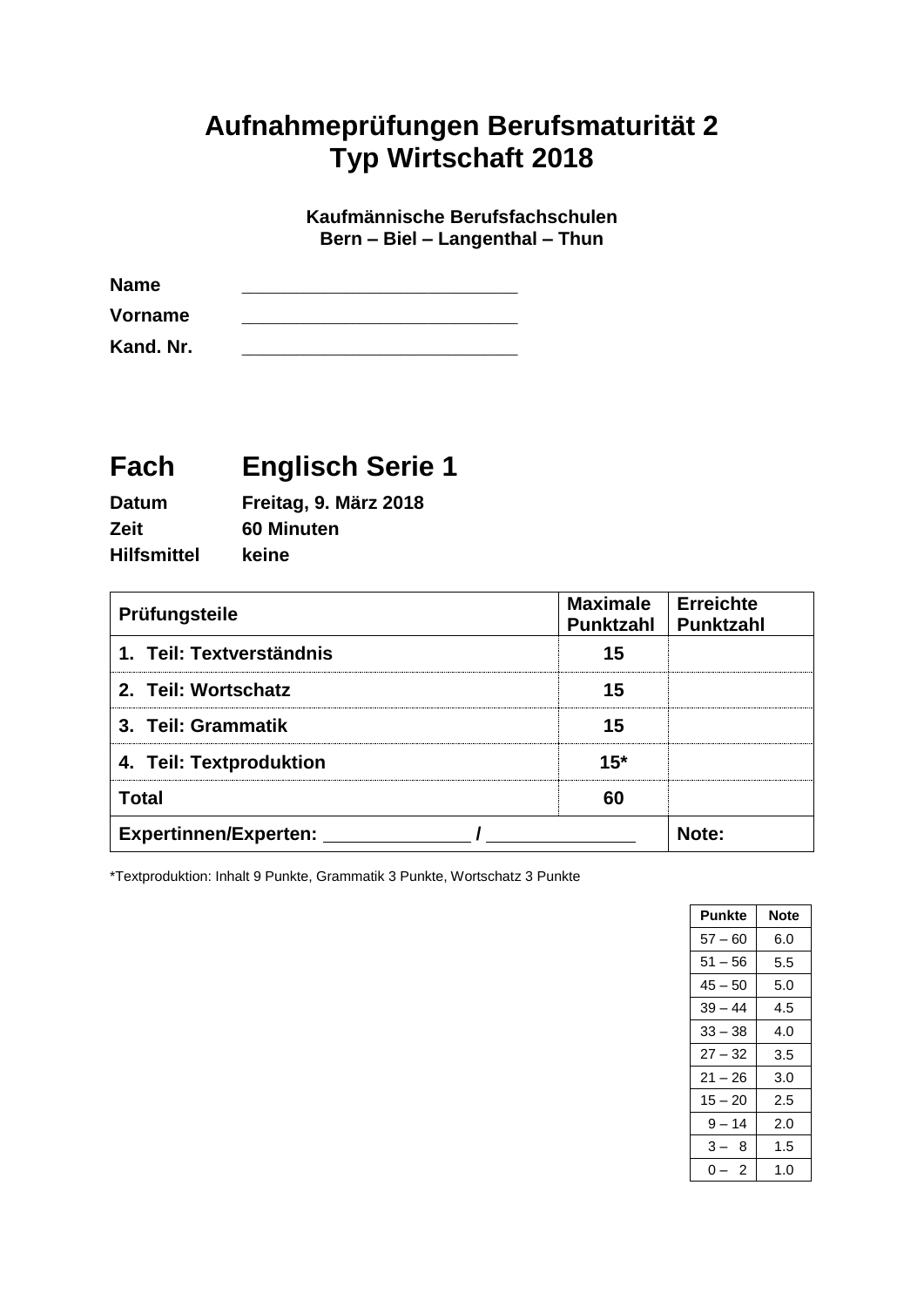### **1. Teil: Textverständnis (15 Punkte) erreichte Punktzahl: \_\_\_\_\_\_\_\_\_\_\_**

You are going to read a magazine article about people who have taken up dangerous sports. For the following questions, choose from the people (**A – D**). Choose one letter for each question. The people may be chosen more than once.

### **Which person**

| was aware of making a mistake during training?                            | 1              |  |
|---------------------------------------------------------------------------|----------------|--|
| expected the first day of training to be relatively easy?                 | $\overline{2}$ |  |
| was confident of having the physical strength to succeed?                 | 3              |  |
| improved their performance by following some useful advice?               | 4              |  |
| realised their co-trainees had had some experience in a related<br>sport? | 5              |  |
| mentions having gained considerable confidence since starting?            | 6              |  |
| was warned not to try to use skills acquired in other sports?             | 7              |  |
| believes the training venue used is the best available?                   | 8              |  |
| is confident of overcoming any feelings of fear?                          | 9              |  |
| felt nervous when preparing to try out the sport for the first time?      | 10             |  |
| mentions the feeling of joy that the sport gave?                          | 11             |  |
| was told the sport was not as dangerous as people think?                  | 12             |  |
| was more successful than somebody else in a first attempt?                | 13             |  |
| felt disappointed when the trainer gave an order to stop?                 | 14             |  |
| felt uncomfortable with their appearance on arriving for a lesson?        | 15             |  |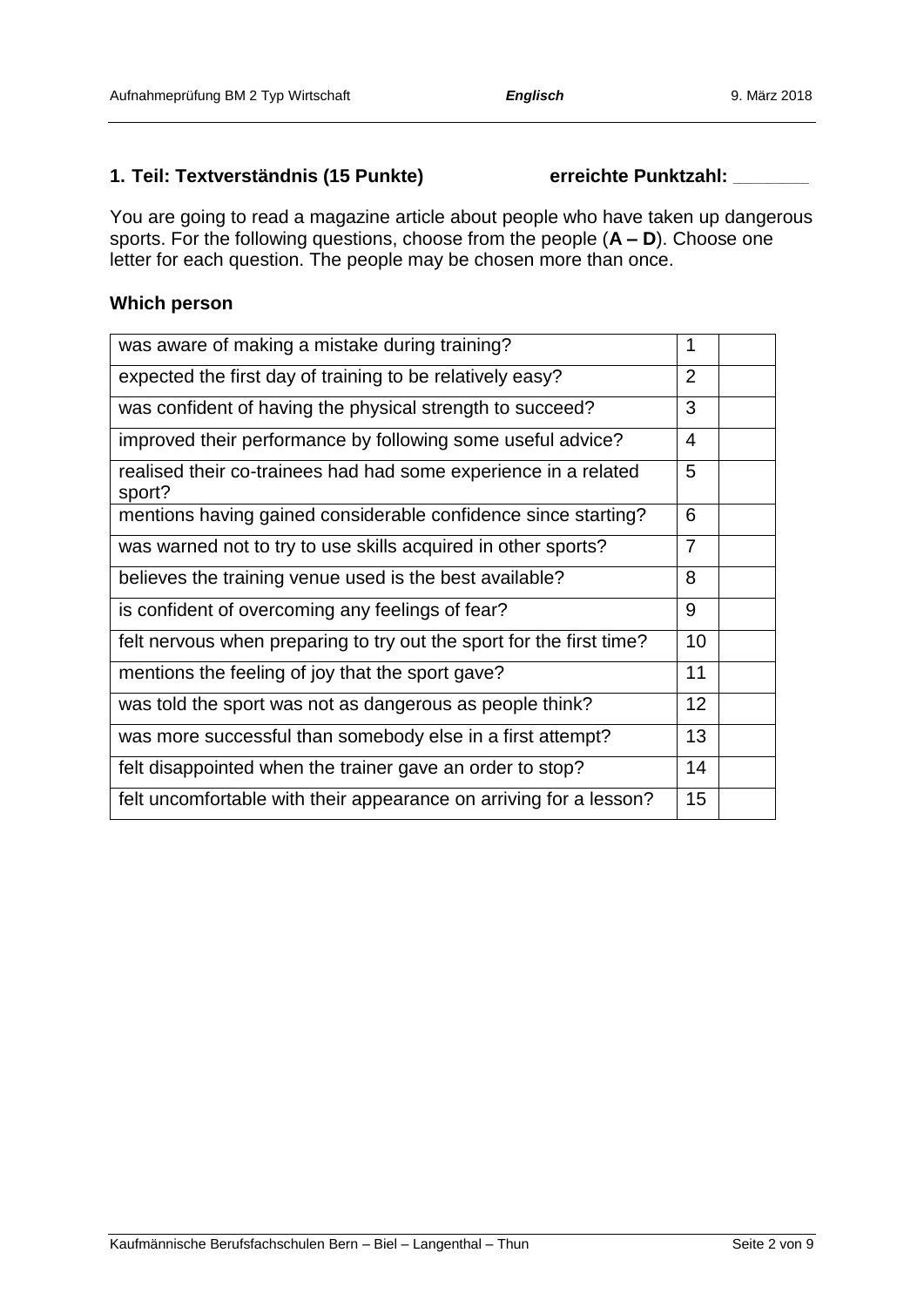| A Brenda Gordon - flying trapeze                                                                                                                                                                                                                                                                                                                                                                                                                                                                                                                                                                                                                                                                                                                                                                                                                                                                                                                          | <b>C</b> Debbie Bridge - freediving                                                                                                                                                                                                                                                                                                                                                                                                                                                                                                                                                                                                                                                                                                                                                                                                                                                                                                                                                                                                                                             |
|-----------------------------------------------------------------------------------------------------------------------------------------------------------------------------------------------------------------------------------------------------------------------------------------------------------------------------------------------------------------------------------------------------------------------------------------------------------------------------------------------------------------------------------------------------------------------------------------------------------------------------------------------------------------------------------------------------------------------------------------------------------------------------------------------------------------------------------------------------------------------------------------------------------------------------------------------------------|---------------------------------------------------------------------------------------------------------------------------------------------------------------------------------------------------------------------------------------------------------------------------------------------------------------------------------------------------------------------------------------------------------------------------------------------------------------------------------------------------------------------------------------------------------------------------------------------------------------------------------------------------------------------------------------------------------------------------------------------------------------------------------------------------------------------------------------------------------------------------------------------------------------------------------------------------------------------------------------------------------------------------------------------------------------------------------|
| I wanted to do something where I was having<br>so much fun I wouldn't even notice I was<br>exercising at all. I decided to try out a half-day<br>circus-skills course. It all started with a series of<br>preparation exercises. Then I stood facing the<br>flying trapeze, and all of a sudden I noticed a<br>slight fluttering in my stomach. Next I was<br>shown the right way to grip the trapeze and<br>how to step off the platform without hitting my<br>back. Then, suddenly, I was being counted<br>down from three. My heart was racing but I<br>kept thinking I'd no doubt be able to take my<br>body weight in my very muscular arms. Then in<br>a moment I'd stepped off and, incredibly, I was<br>swinging through the air. I was aware of a real<br>feeling of regret when the instructor told me to<br>stop. That was a year ago, and I am now a<br>fearless trapeze flyer, though my muscles still<br>hurt after each and every session. | Freediving is a sport which consists of diving to<br>great depths without an oxygen tank. I took part<br>in a freediving course organised by a leading<br>sub-aqua website. This is surely the best place<br>in the world to learn this skill. My training took<br>place in a 30-metre high and 6-metre wide<br>cylindrical water tank. Unlike me, who had never<br>been deeper than the swimming-pool floor, my<br>co-trainees were all scuba divers. Our trainer<br>was keen to prove freediving is not so risky.<br>'When practised correctly, it is a very safe<br>sport,' she said. After a few lectures about<br>safety, and suitably kitted with flippers and a<br>diving mask, I was ready to get into the water.<br>With a partner, we were going to attempt to<br>descend and ascend by pulling on a rope. My<br>partner dived first but had trouble and stopped<br>at 5 metres. Then I dived, pulling myself<br>downwards on the rope and reached 15 metres<br>easily, feeling more and more at ease. This<br>sport is not about adrenaline but about being<br>calm. |
| <b>B</b> Guy Stanton - ice climbing                                                                                                                                                                                                                                                                                                                                                                                                                                                                                                                                                                                                                                                                                                                                                                                                                                                                                                                       | D Max Wainright - snowboarding                                                                                                                                                                                                                                                                                                                                                                                                                                                                                                                                                                                                                                                                                                                                                                                                                                                                                                                                                                                                                                                  |
| I had my first ice-climbing lesson at an indoor<br>climbing centre which has an enormous<br>artificial ice cave. I turned up fully kitted-up in<br>heavy climbing boots with sharp-toothed metal<br>crampons, and armed with two metal ice axes,<br>which was embarrassing as my co-trainees all<br>expected to get their gear from the centre. The<br>instructor ran through a demonstration. Then it<br>was my turn. I buried the axes on the ice.<br>kicked one boot at the wall, then the other, and<br>started climbing. But I had forgotten my first<br>important lesson: don't bury your axes too<br>deep. As my desire not to fall increased, so I<br>hammered them deeper until they got stuck.                                                                                                                                                                                                                                                  | I'd always wanted to try snowboarding, so I<br>went for a training day at an indoor snow slope<br>near my home - a 170-metre-long slope, all<br>covered by 1500 tonnes of man-made snow<br>which is surprisingly like the real thing. Having<br>had the pleasure of learning the basics of<br>snowboarding several years before in the<br>French Alps, I'd hoped that returning to the<br>sport might be a bit like riding a bike, something<br>that you supposedly never forget. But it seemed<br>that most of what I'd learned had melted away<br>just like the snow. I knew I shouldn't use the<br>techniques I'd learnt in years of surfing and                                                                                                                                                                                                                                                                                                                                                                                                                             |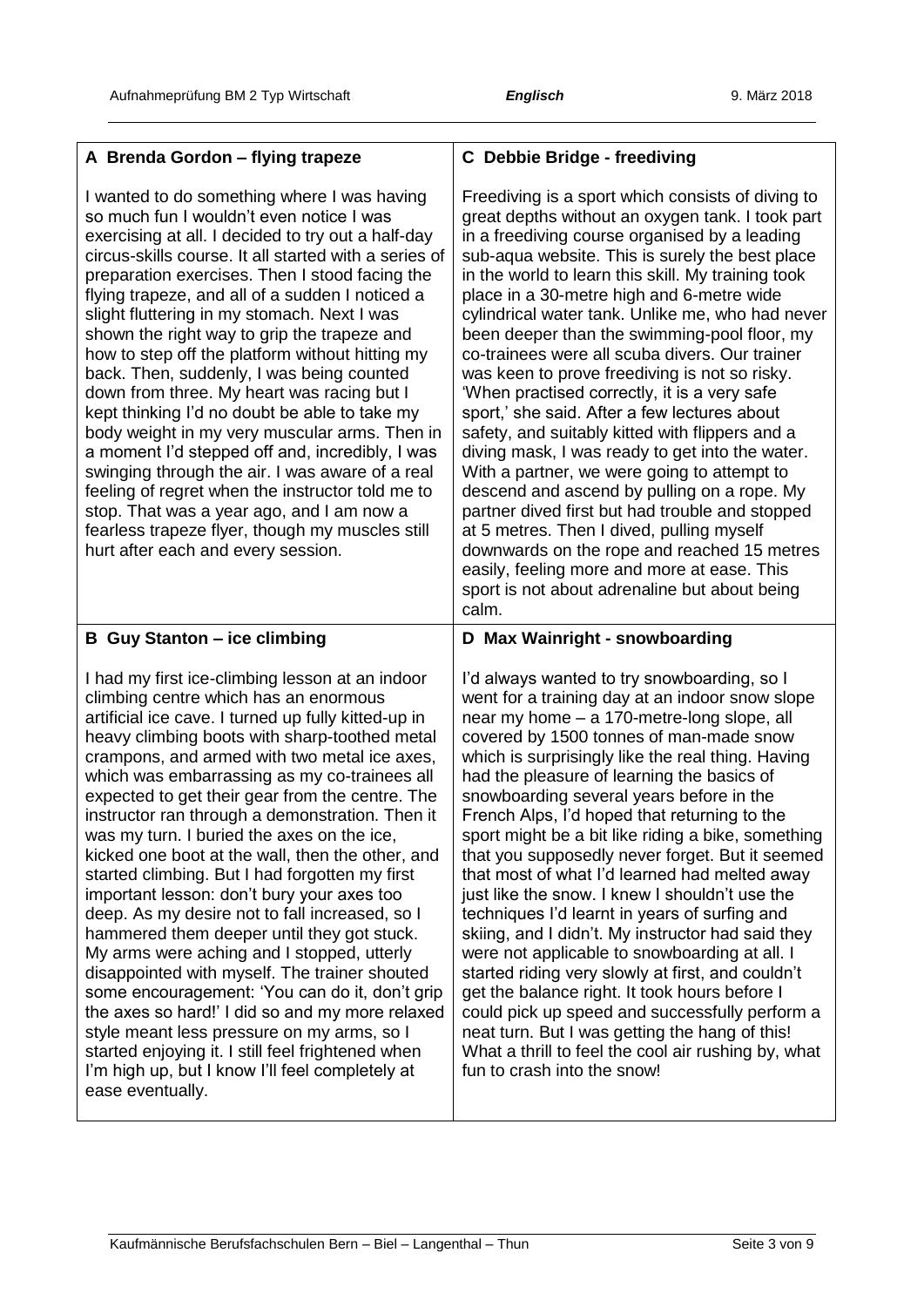### **1. Teil: Wortschatz (15 Punkte) erreichte Punktzahl: \_\_\_\_\_**

### **Choose the answer A, B, C or D which best completes each sentence. Write the correct letter in the space provided.**

|     |              | 1. She burst into ________ when she opened the letter.                            |                       |              |
|-----|--------------|-----------------------------------------------------------------------------------|-----------------------|--------------|
|     |              | A. crying B. sadness C. misery D. tears                                           |                       |              |
|     |              | 2. Lori got _______ when I asked her to sing.                                     |                       |              |
|     |              | A. embarrassed B. embarrassment C. embarrass D. embarrassing                      |                       |              |
| 3.  | me.          | My dad was ________ with me when I told him I'd lost the camera he'd bought       |                       |              |
|     |              | A. scared B. guilty B. Worried                                                    |                       | D. angry     |
| 4.  |              | Most people in the town _________ the idea of tougher penalties for vandalism.    |                       |              |
|     |              | A. agree B. approve C. support D. believe                                         |                       |              |
|     |              | 5. We got off our bikes because the hill was too _______ to cycle up.             |                       |              |
|     |              | A. low B. steep C. straight D. tall                                               |                       |              |
| 6.  |              | In many countries, education is _______ until the age of sixteen.                 |                       |              |
|     |              | A. necessary B. essential C. compulsory D. legal                                  |                       |              |
| 7.  |              | I've _________ down on salt and fat in my diet because they're not good for me.   |                       |              |
|     | A. cut       |                                                                                   | B. put C. got D. gone |              |
| 8.  | years ago.   | There is _________ that people lived in eastern North America at least 50,000     |                       |              |
|     |              | A. belief B. evidence C. opinion                                                  |                       | D. fact      |
| 9.  |              | They had to call the party ________ when Yan became ill.                          |                       |              |
|     |              | A. over B. away C. off                                                            |                       | D. out       |
|     | of trainers. | 10. My brother went out and _________ all his birthday money on an expensive pair |                       |              |
|     | A. paid      | B. made                                                                           | C. put                | D. spent     |
| 11. |              | Public ________ in this city is quite good, and it's not expensive.               |                       |              |
|     | A. travel    | B. journey C. vehicle                                                             |                       | D. transport |
| 12. | plan.        | I have _______ very carefully about how we can get everyone to agree to our       |                       |              |
|     | A. realised  | B. thought                                                                        | C. supported          | D. approved  |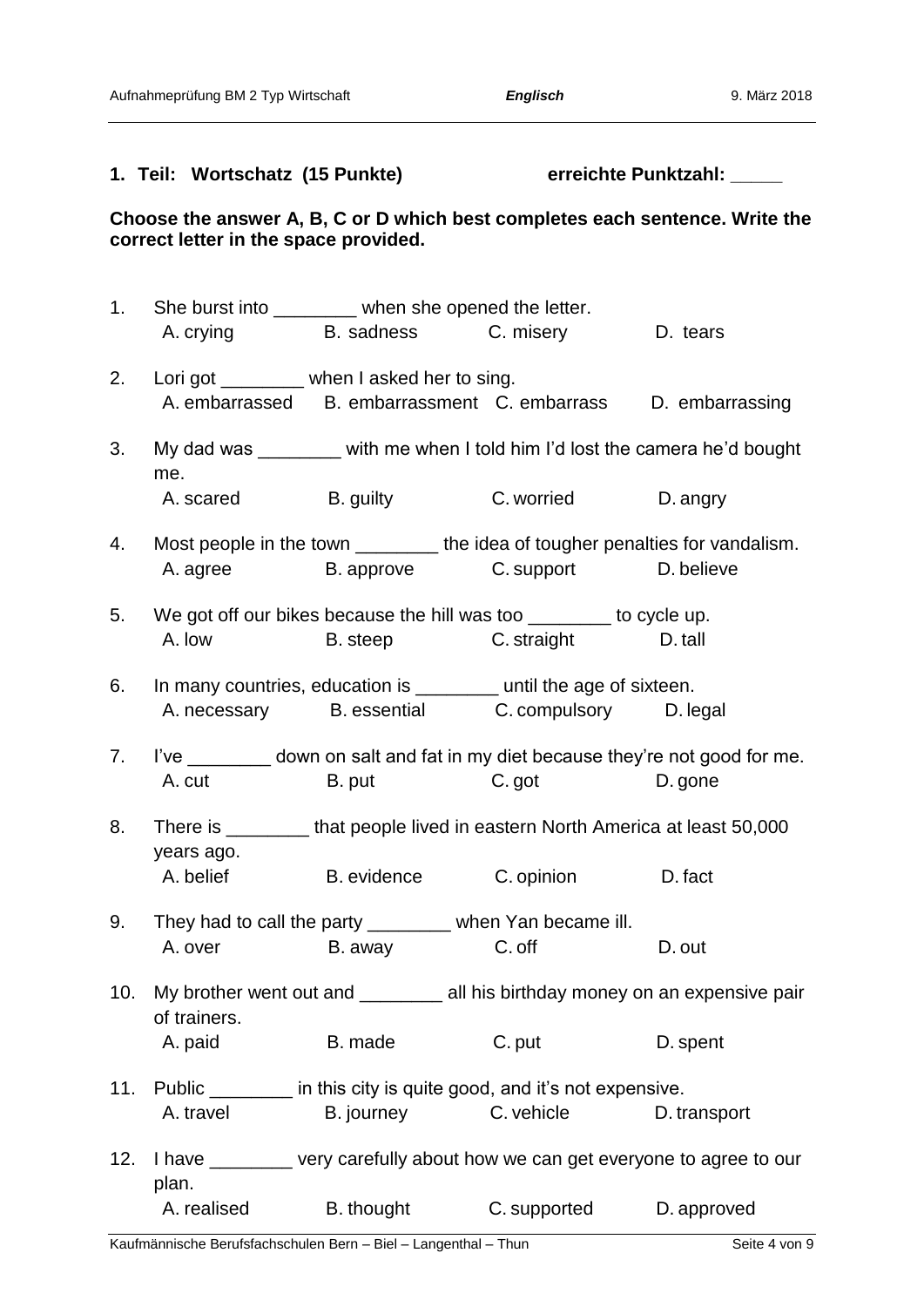|     | Aufnahmeprüfung BM 2 Typ Wirtschaft                                     |                                                                                | <b>Englisch</b> | 9. März 2018 |
|-----|-------------------------------------------------------------------------|--------------------------------------------------------------------------------|-----------------|--------------|
|     | 13. I _____________ a lot of time preparing for this exam.              |                                                                                |                 |              |
|     | A. passed                                                               | B. spent                                                                       | C. took         | D. lasted    |
| 14. | excited about it.                                                       | My cousin is ______________ a baby in September and the whole family is really |                 |              |
|     | A. waiting                                                              | B. expecting                                                                   | C. hoping       | D. getting   |
|     | 15. I was tired last night so I spent the evening _________ television. |                                                                                |                 |              |
|     | A. looking                                                              | B. watching                                                                    | C. seeing       | D. viewing   |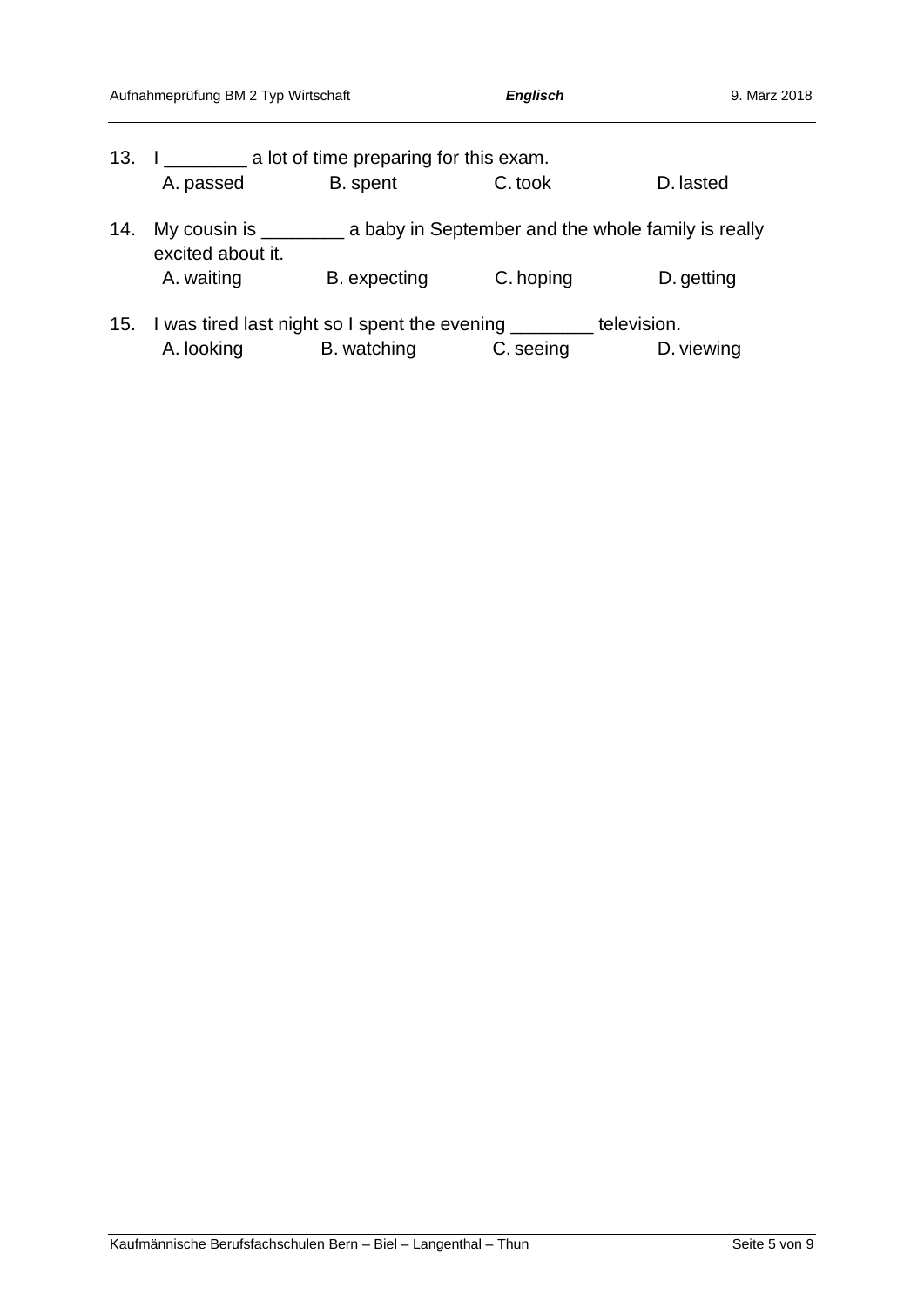### 2. Teil: Grammatik (15 Punkte) erreichte Punktzahl: \_\_\_\_\_

### **A. Tenses 12 marks**

**For questions 1 - 12 complete the gaps with a suitable tense of the verb in brackets.**

### **Example: She likes (like) to explore new places.**

| Interviewer: | Mr Williams, you (1) _________________________________(spend) the last five                                                                                                                                                                                                            |
|--------------|----------------------------------------------------------------------------------------------------------------------------------------------------------------------------------------------------------------------------------------------------------------------------------------|
|              | years exploring South America. When and why (2)                                                                                                                                                                                                                                        |
|              | (you / become) interested in that part of                                                                                                                                                                                                                                              |
|              | the world?                                                                                                                                                                                                                                                                             |
| Mr Williams: | Well, one day I went to the school library and came across a book<br>wanted to go there.                                                                                                                                                                                               |
| Interviewer: | Picchu in Peru?                                                                                                                                                                                                                                                                        |
| Mr Williams: | years old.                                                                                                                                                                                                                                                                             |
|              | Interviewer: Since you (7) _________________________________ (travel) to most countries<br>in South America, (8) ________________________________(you / ever / have)<br>any frightening experiences?                                                                                   |
| Mr Williams: | Yes, lots of them.                                                                                                                                                                                                                                                                     |
| Interviewer: | Which one was the most terrifying one?                                                                                                                                                                                                                                                 |
| Mr Williams: | I guess, when I (9) ________________________________(trek) in the Amazon<br>rainforest, I suddenly (10) _________________________________ (feel)<br>something on my shoulder. When I turned my head, I could hardly<br>believe my eyes; a huge Amazonian Tarantula was on my shoulder. |
| Interviewer: | What did you do?                                                                                                                                                                                                                                                                       |
| Mr Williams: | Actually nothing. Luckily our tour guide was able to take it away.                                                                                                                                                                                                                     |
| Interviewer: | Despite this experience, (11) ______________________________(you / visit)<br>this place again in the future?                                                                                                                                                                           |
| Mr Williams: | Yes, I think I (12) _______________________________(visit) the Amazon<br>rainforest again.                                                                                                                                                                                             |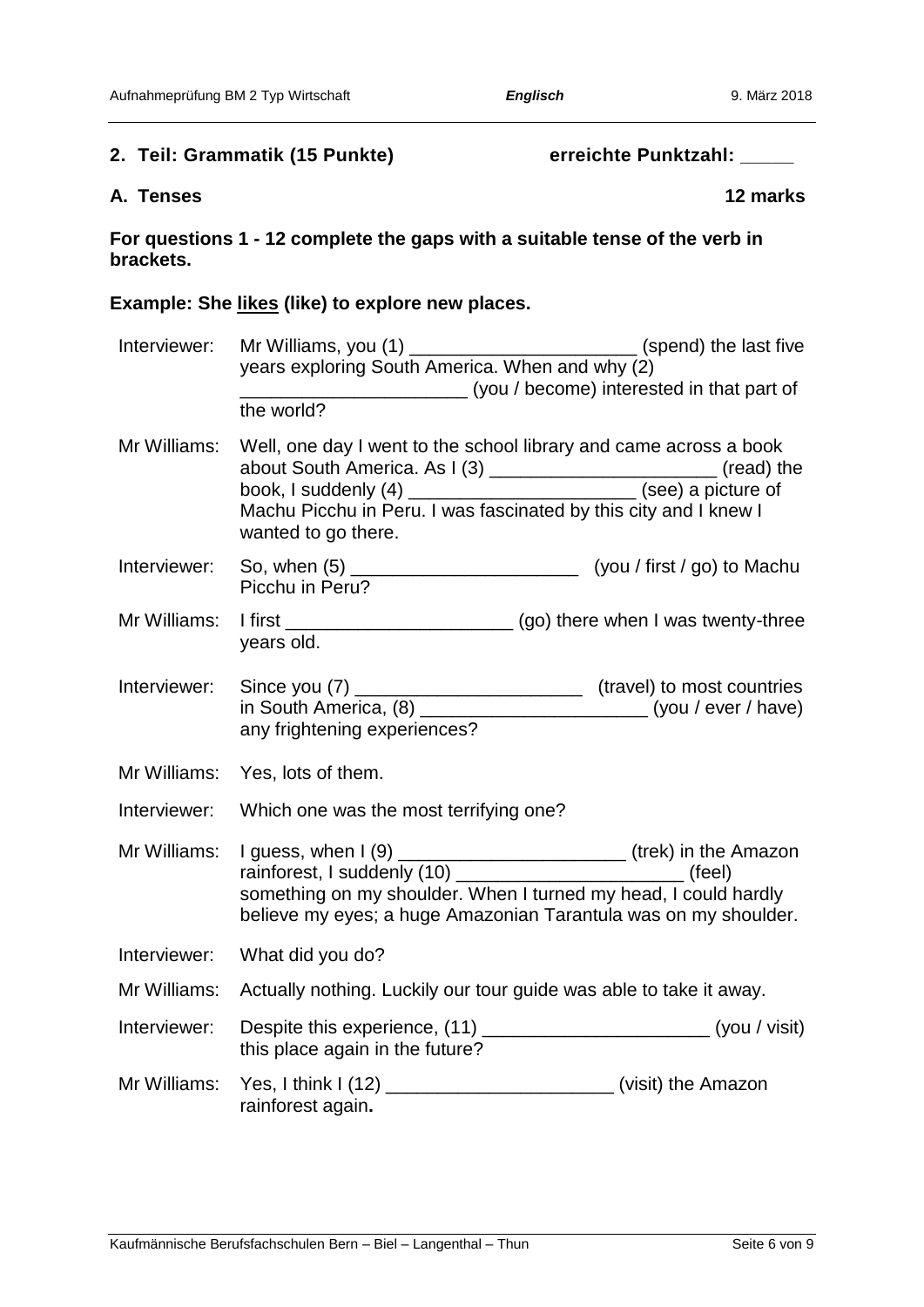### **B. Multiple Choice 3 marks (½ mark for each answer)**

## **For questions 13 – 18 decide which answer A, B, C, or D best fits each space.**

| 13. Mindy is just _______ Catherine.                    |                                                                                                                 |                                                                      |                  |
|---------------------------------------------------------|-----------------------------------------------------------------------------------------------------------------|----------------------------------------------------------------------|------------------|
| A. tall                                                 |                                                                                                                 | B. as taller as          C. as tall than           D. as tall as     |                  |
|                                                         |                                                                                                                 | 14. Yesterday we ______ the London marathon. It was very exhausting. |                  |
| A. run                                                  | B. ran and the state of the state of the state of the state of the state of the state of the state of the state | C. have run D. have been run                                         |                  |
| 15. Please be _____. I am trying to listen to the news. |                                                                                                                 |                                                                      |                  |
| A. quiet                                                |                                                                                                                 | B. quietly C. more quieter D. most quiet                             |                  |
|                                                         |                                                                                                                 |                                                                      |                  |
|                                                         | A. who B. whose C. that                                                                                         |                                                                      | D. whom          |
| 17. He _edia the meeting right now.                     |                                                                                                                 |                                                                      |                  |
|                                                         | A. is not being B. has not been C. is not                                                                       |                                                                      | D. has not being |
| 18. Would you like ______ coffee?                       |                                                                                                                 |                                                                      |                  |
| A. any                                                  | <b>Example 1</b> B. much                                                                                        | C. many                                                              | D. some          |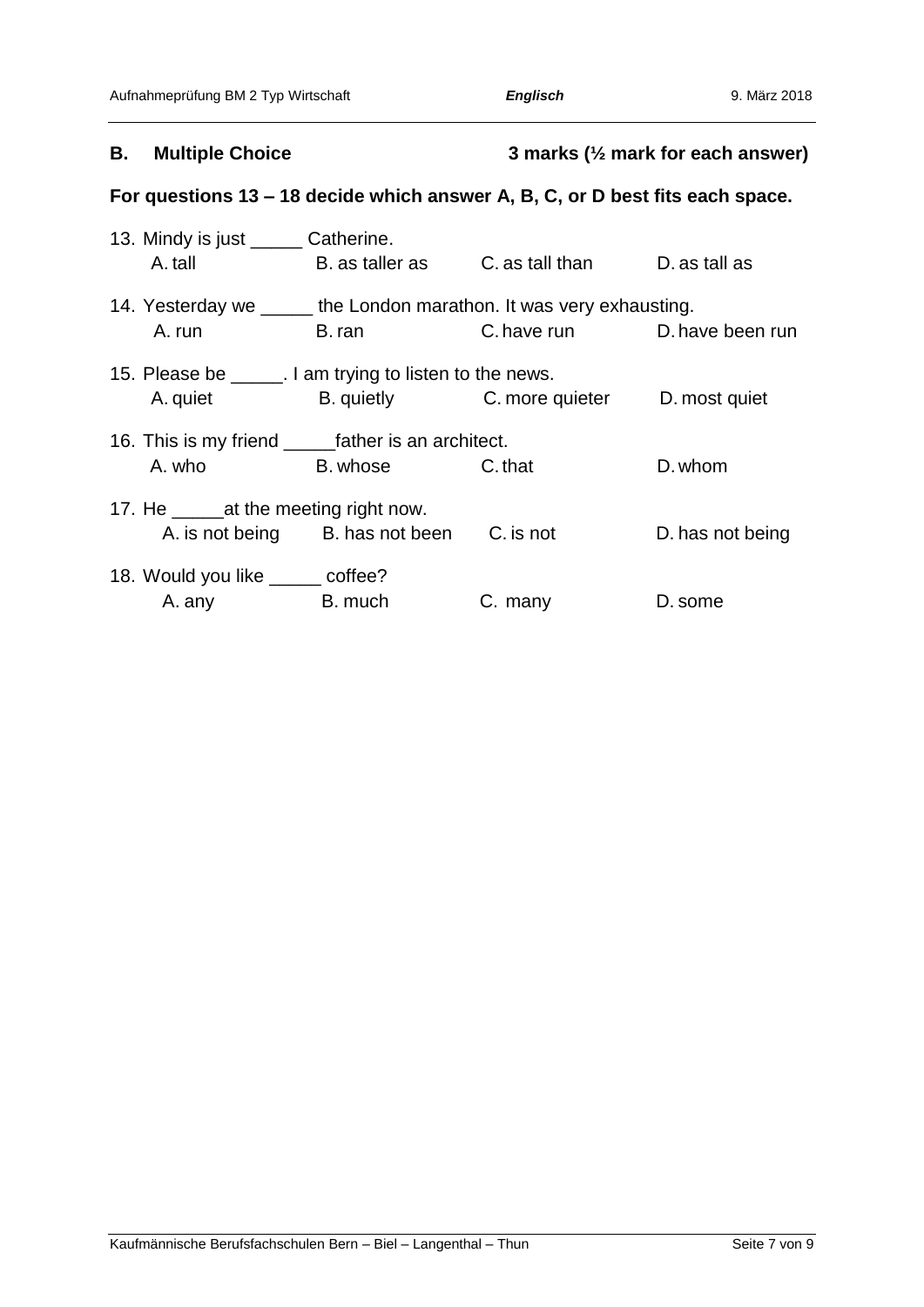### **3. Teil: Textproduktion (15 Punkte) erreichte Punktzahl: \_\_\_\_\_**

**Read part of the email which you have recently received from your British friend, Cynthia, who is coming to your area during her summer holidays.** 

I'm coming to Switzerland during my summer holidays. Since this is the first time I will be staying in Switzerland, what is the weather like in Switzerland at that time of year and what kind of clothing should I bring?

As you know I love to do sports. Could you give some information about typical Swiss sports and is there a possibility that I can try it out?

Also, I will be there on August  $1<sup>st</sup>$  to celebrate the Swiss national holiday. Can you please tell a little bit more about this holiday and what you actually do on that day? Can you also tell me about other typical Swiss traditions?

I am so excited about coming to Switzerland and experiencing the Swiss culture.

Love, **Cynthia** 

**On the following page, reply to Cynthia's** email in 100 – 120 words. Do not write any addresses.

| Content                               | / 9 points |
|---------------------------------------|------------|
| Register / Vocabulary / Linking words | / 3 points |
| Accuracy                              | / 3 points |